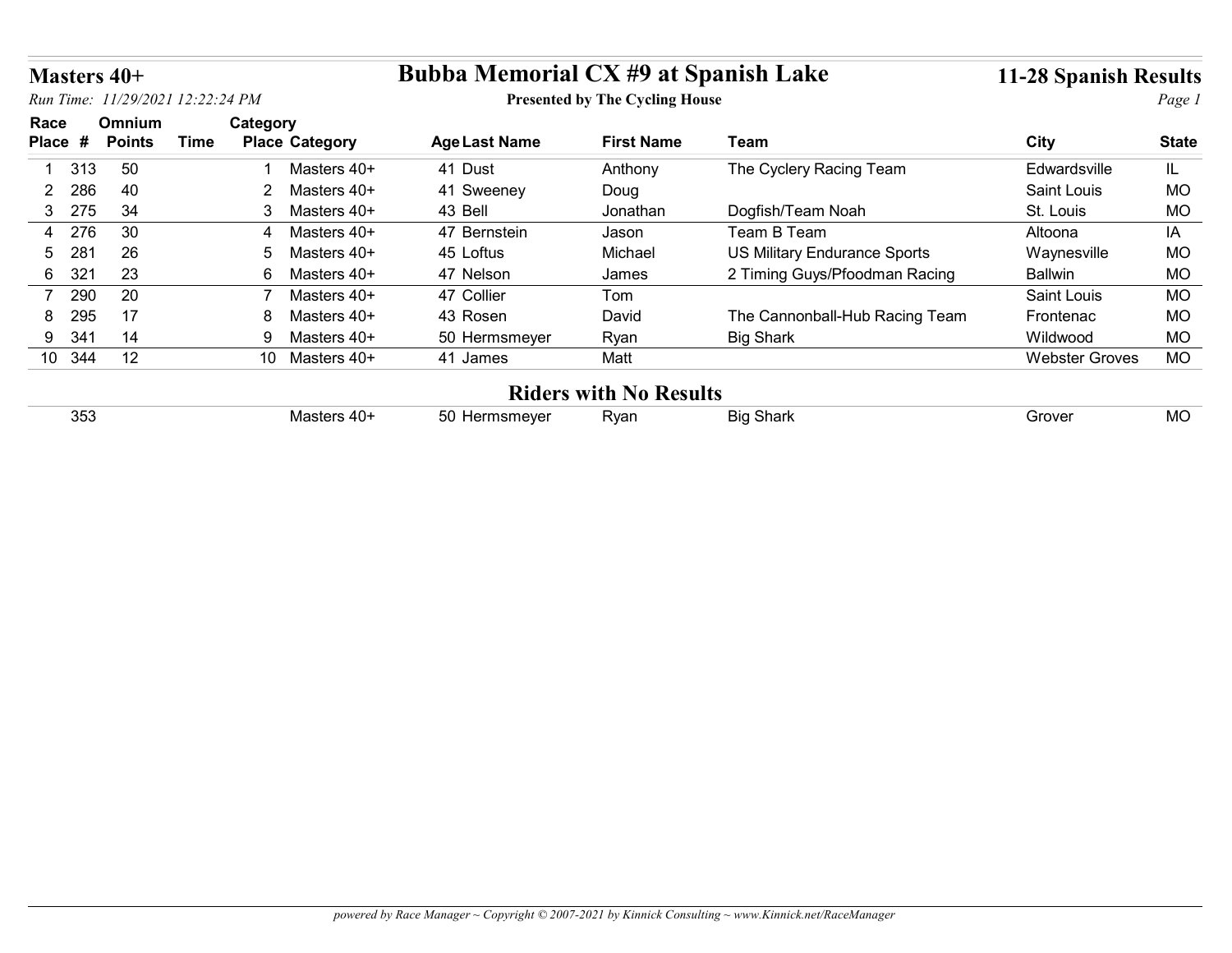| <b>Bubba Memorial CX #9 at Spanish Lake</b><br><b>Masters 40+ Women</b><br><b>Presented by The Cycling House</b><br>Run Time: 11/29/2021 12:22:24 PM<br>Omnium<br>Category<br>Race<br><b>Time</b><br><b>Place Category</b><br><b>Age Last Name</b><br><b>First Name</b><br>Team<br>City<br><b>Points</b><br>Place #<br>50<br>59 Dattilo<br>Pastaria - Big Shark Racing<br>1 302<br>1 Masters 40+<br>St. Louis<br>Lisa kay |  |  |  |              |
|---------------------------------------------------------------------------------------------------------------------------------------------------------------------------------------------------------------------------------------------------------------------------------------------------------------------------------------------------------------------------------------------------------------------------|--|--|--|--------------|
| <b>11-28 Spanish Results</b><br><b>MO</b>                                                                                                                                                                                                                                                                                                                                                                                 |  |  |  |              |
|                                                                                                                                                                                                                                                                                                                                                                                                                           |  |  |  |              |
|                                                                                                                                                                                                                                                                                                                                                                                                                           |  |  |  |              |
|                                                                                                                                                                                                                                                                                                                                                                                                                           |  |  |  |              |
|                                                                                                                                                                                                                                                                                                                                                                                                                           |  |  |  |              |
|                                                                                                                                                                                                                                                                                                                                                                                                                           |  |  |  |              |
|                                                                                                                                                                                                                                                                                                                                                                                                                           |  |  |  |              |
|                                                                                                                                                                                                                                                                                                                                                                                                                           |  |  |  |              |
|                                                                                                                                                                                                                                                                                                                                                                                                                           |  |  |  |              |
|                                                                                                                                                                                                                                                                                                                                                                                                                           |  |  |  |              |
|                                                                                                                                                                                                                                                                                                                                                                                                                           |  |  |  |              |
|                                                                                                                                                                                                                                                                                                                                                                                                                           |  |  |  |              |
|                                                                                                                                                                                                                                                                                                                                                                                                                           |  |  |  |              |
|                                                                                                                                                                                                                                                                                                                                                                                                                           |  |  |  | Page 1       |
|                                                                                                                                                                                                                                                                                                                                                                                                                           |  |  |  |              |
|                                                                                                                                                                                                                                                                                                                                                                                                                           |  |  |  |              |
|                                                                                                                                                                                                                                                                                                                                                                                                                           |  |  |  |              |
|                                                                                                                                                                                                                                                                                                                                                                                                                           |  |  |  | <b>State</b> |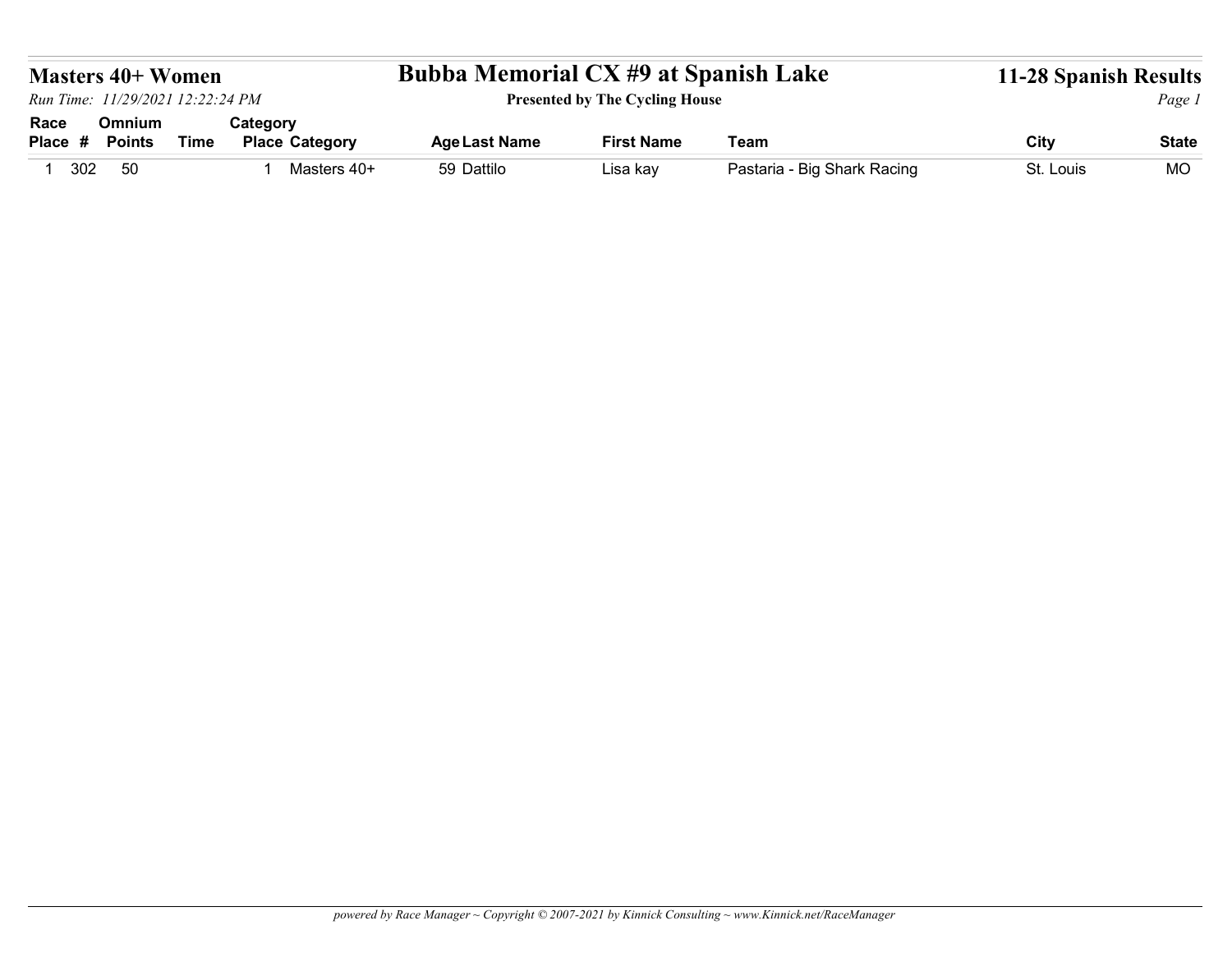| <b>Bubba Memorial CX #9 at Spanish Lake</b><br>Masters 50+<br><b>Presented by The Cycling House</b><br>Run Time: 11/29/2021 12:22:24 PM<br>Race<br>Omnium<br>Category<br>Place #<br><b>Time</b><br><b>Place Category</b><br><b>Age Last Name</b><br><b>First Name</b><br>Team<br><b>City</b><br><b>Points</b><br><b>Quantum Racing Development</b><br>1 288<br>50<br>1 Masters 50+<br>52 Bobelak<br>St. Louis<br><b>MO</b><br>Michael<br>40<br>2 307<br>57 Young<br>Pastaria - Big Shark Racing Team<br>Saint Louis<br><b>MO</b><br>2 Masters 50+<br>Dan<br>330<br>34<br>57 Frey<br>Columbia<br>MO<br>3 <sup>1</sup><br>3 Masters 50+<br>Scott<br><b>US Military Endurance Sports</b><br>4 317<br>30<br>52 Phillips<br><b>MO</b><br>4 Masters 50+<br>Timothy<br>Saint Louis<br>26<br>Pastaria - Big Shark Racing<br><b>MO</b><br>5 300<br>5 Masters 50+<br>St Louis<br>56 Klages<br>James<br><b>Riders with No Results</b><br>340<br>The Cannonball-Hub Racing Team<br><b>MO</b><br>Masters 50+<br>52 Westerbeck<br><b>Brett</b><br>St. Louis | <b>11-28 Spanish Results</b> |  |  |  |  |  |  |  |              |  |
|-----------------------------------------------------------------------------------------------------------------------------------------------------------------------------------------------------------------------------------------------------------------------------------------------------------------------------------------------------------------------------------------------------------------------------------------------------------------------------------------------------------------------------------------------------------------------------------------------------------------------------------------------------------------------------------------------------------------------------------------------------------------------------------------------------------------------------------------------------------------------------------------------------------------------------------------------------------------------------------------------------------------------------------------------|------------------------------|--|--|--|--|--|--|--|--------------|--|
|                                                                                                                                                                                                                                                                                                                                                                                                                                                                                                                                                                                                                                                                                                                                                                                                                                                                                                                                                                                                                                               |                              |  |  |  |  |  |  |  |              |  |
|                                                                                                                                                                                                                                                                                                                                                                                                                                                                                                                                                                                                                                                                                                                                                                                                                                                                                                                                                                                                                                               |                              |  |  |  |  |  |  |  |              |  |
|                                                                                                                                                                                                                                                                                                                                                                                                                                                                                                                                                                                                                                                                                                                                                                                                                                                                                                                                                                                                                                               |                              |  |  |  |  |  |  |  |              |  |
|                                                                                                                                                                                                                                                                                                                                                                                                                                                                                                                                                                                                                                                                                                                                                                                                                                                                                                                                                                                                                                               |                              |  |  |  |  |  |  |  |              |  |
|                                                                                                                                                                                                                                                                                                                                                                                                                                                                                                                                                                                                                                                                                                                                                                                                                                                                                                                                                                                                                                               |                              |  |  |  |  |  |  |  |              |  |
|                                                                                                                                                                                                                                                                                                                                                                                                                                                                                                                                                                                                                                                                                                                                                                                                                                                                                                                                                                                                                                               |                              |  |  |  |  |  |  |  |              |  |
|                                                                                                                                                                                                                                                                                                                                                                                                                                                                                                                                                                                                                                                                                                                                                                                                                                                                                                                                                                                                                                               |                              |  |  |  |  |  |  |  |              |  |
|                                                                                                                                                                                                                                                                                                                                                                                                                                                                                                                                                                                                                                                                                                                                                                                                                                                                                                                                                                                                                                               |                              |  |  |  |  |  |  |  |              |  |
|                                                                                                                                                                                                                                                                                                                                                                                                                                                                                                                                                                                                                                                                                                                                                                                                                                                                                                                                                                                                                                               |                              |  |  |  |  |  |  |  |              |  |
|                                                                                                                                                                                                                                                                                                                                                                                                                                                                                                                                                                                                                                                                                                                                                                                                                                                                                                                                                                                                                                               |                              |  |  |  |  |  |  |  |              |  |
|                                                                                                                                                                                                                                                                                                                                                                                                                                                                                                                                                                                                                                                                                                                                                                                                                                                                                                                                                                                                                                               |                              |  |  |  |  |  |  |  |              |  |
|                                                                                                                                                                                                                                                                                                                                                                                                                                                                                                                                                                                                                                                                                                                                                                                                                                                                                                                                                                                                                                               |                              |  |  |  |  |  |  |  | Page 1       |  |
|                                                                                                                                                                                                                                                                                                                                                                                                                                                                                                                                                                                                                                                                                                                                                                                                                                                                                                                                                                                                                                               |                              |  |  |  |  |  |  |  |              |  |
|                                                                                                                                                                                                                                                                                                                                                                                                                                                                                                                                                                                                                                                                                                                                                                                                                                                                                                                                                                                                                                               |                              |  |  |  |  |  |  |  | <b>State</b> |  |
|                                                                                                                                                                                                                                                                                                                                                                                                                                                                                                                                                                                                                                                                                                                                                                                                                                                                                                                                                                                                                                               |                              |  |  |  |  |  |  |  |              |  |
|                                                                                                                                                                                                                                                                                                                                                                                                                                                                                                                                                                                                                                                                                                                                                                                                                                                                                                                                                                                                                                               |                              |  |  |  |  |  |  |  |              |  |
|                                                                                                                                                                                                                                                                                                                                                                                                                                                                                                                                                                                                                                                                                                                                                                                                                                                                                                                                                                                                                                               |                              |  |  |  |  |  |  |  |              |  |
|                                                                                                                                                                                                                                                                                                                                                                                                                                                                                                                                                                                                                                                                                                                                                                                                                                                                                                                                                                                                                                               |                              |  |  |  |  |  |  |  |              |  |
|                                                                                                                                                                                                                                                                                                                                                                                                                                                                                                                                                                                                                                                                                                                                                                                                                                                                                                                                                                                                                                               |                              |  |  |  |  |  |  |  |              |  |
|                                                                                                                                                                                                                                                                                                                                                                                                                                                                                                                                                                                                                                                                                                                                                                                                                                                                                                                                                                                                                                               |                              |  |  |  |  |  |  |  |              |  |
|                                                                                                                                                                                                                                                                                                                                                                                                                                                                                                                                                                                                                                                                                                                                                                                                                                                                                                                                                                                                                                               |                              |  |  |  |  |  |  |  |              |  |
|                                                                                                                                                                                                                                                                                                                                                                                                                                                                                                                                                                                                                                                                                                                                                                                                                                                                                                                                                                                                                                               |                              |  |  |  |  |  |  |  |              |  |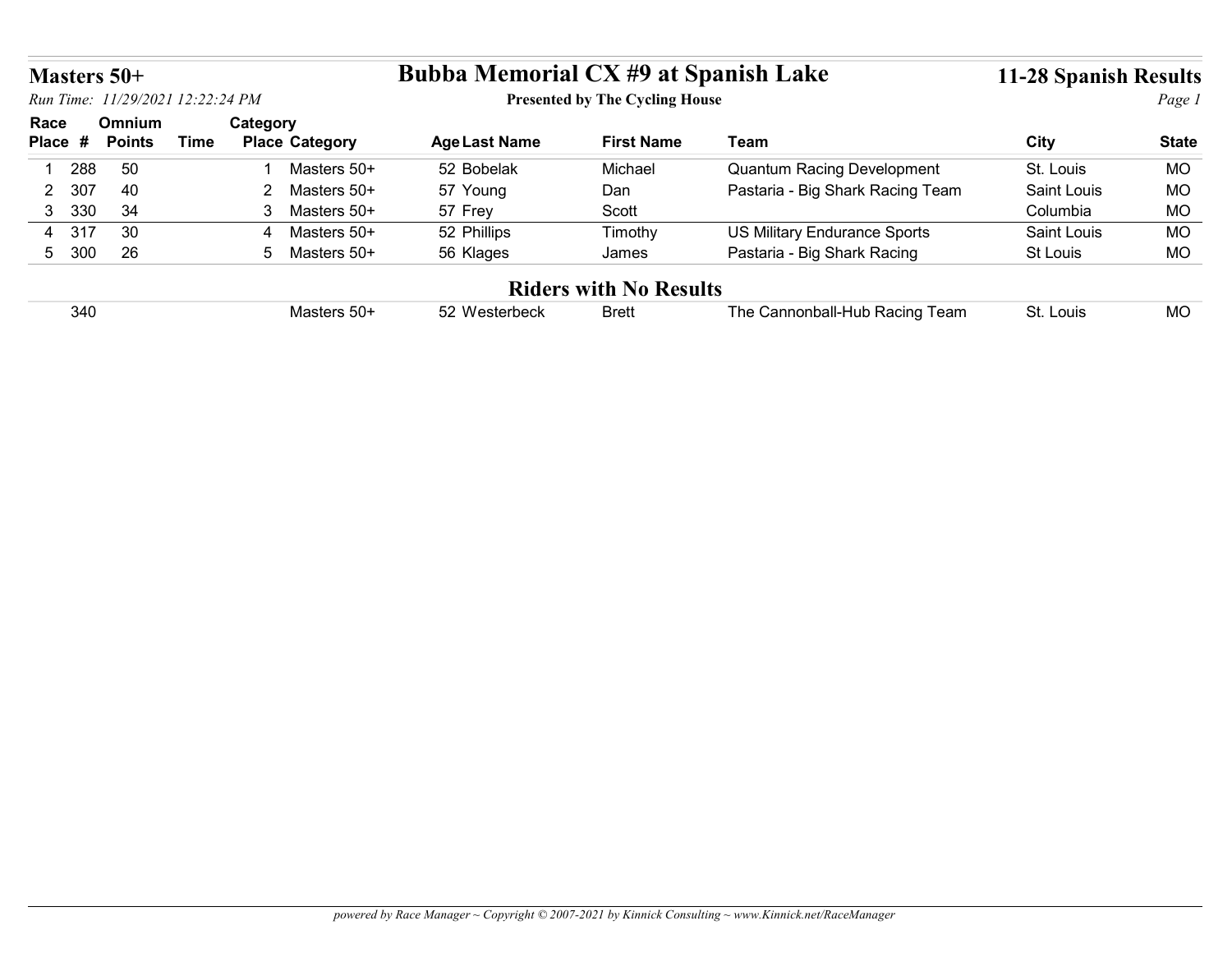| Masters 60+           |               |                                  |                |                            | <b>Bubba Memorial CX #9 at Spanish Lake</b> |                                       |                                           | <b>11-28 Spanish Results</b> |                        |
|-----------------------|---------------|----------------------------------|----------------|----------------------------|---------------------------------------------|---------------------------------------|-------------------------------------------|------------------------------|------------------------|
|                       |               | Run Time: 11/29/2021 12:22:24 PM |                |                            |                                             | <b>Presented by The Cycling House</b> |                                           |                              | Page 1                 |
| Race                  | <b>Omnium</b> |                                  | Category       |                            |                                             |                                       |                                           |                              |                        |
|                       | <b>Points</b> | <b>Time</b>                      |                | <b>Place Category</b>      | <b>Age Last Name</b>                        | <b>First Name</b>                     | Team                                      | <b>City</b>                  | <b>State</b>           |
| Place #               |               |                                  |                | Masters 60+                | 63 Braet                                    | Dana                                  | Velo Force                                | Saint Louis                  | <b>MO</b>              |
| 289                   | 50            |                                  |                |                            |                                             | gary                                  |                                           | Alton                        | IL.                    |
| 326<br>$\overline{2}$ | 40            |                                  | 2              | Masters 60+                | 1 dyer                                      |                                       |                                           |                              |                        |
| 323<br>3              | 34            |                                  | 3              | Masters 60+                | 62 Faust                                    | Bernd                                 |                                           | Dardenne Prairie             | <b>MO</b>              |
| 283<br>4              | 30            |                                  | $\overline{4}$ | Masters 60+                | 63 McCann                                   | Terry                                 | Pastaria Big Shark Racing                 | Manchester                   | <b>MO</b>              |
| 315<br>5              | 26            |                                  | 5              | Masters 60+                | 65 Farrell                                  | Craig                                 | Velo Force                                |                              | <b>MO</b>              |
| 6                     | 23            |                                  | 6              | Masters 60+                | 63 Schwantner                               | James                                 |                                           | St. Louis                    |                        |
| 284                   |               |                                  | 7              |                            |                                             |                                       | Pastaria/Big Shark                        |                              | <b>MO</b>              |
| 7 331<br>296<br>8     | 20<br>17      |                                  | 8              | Masters 60+<br>Masters 60+ | 61 Roberts<br>62 Stika                      | Dennis<br>Mark                        | Christiancycling.com<br>Team Noah dogfish | Wildwood<br>St Louis         | <b>MO</b><br><b>MO</b> |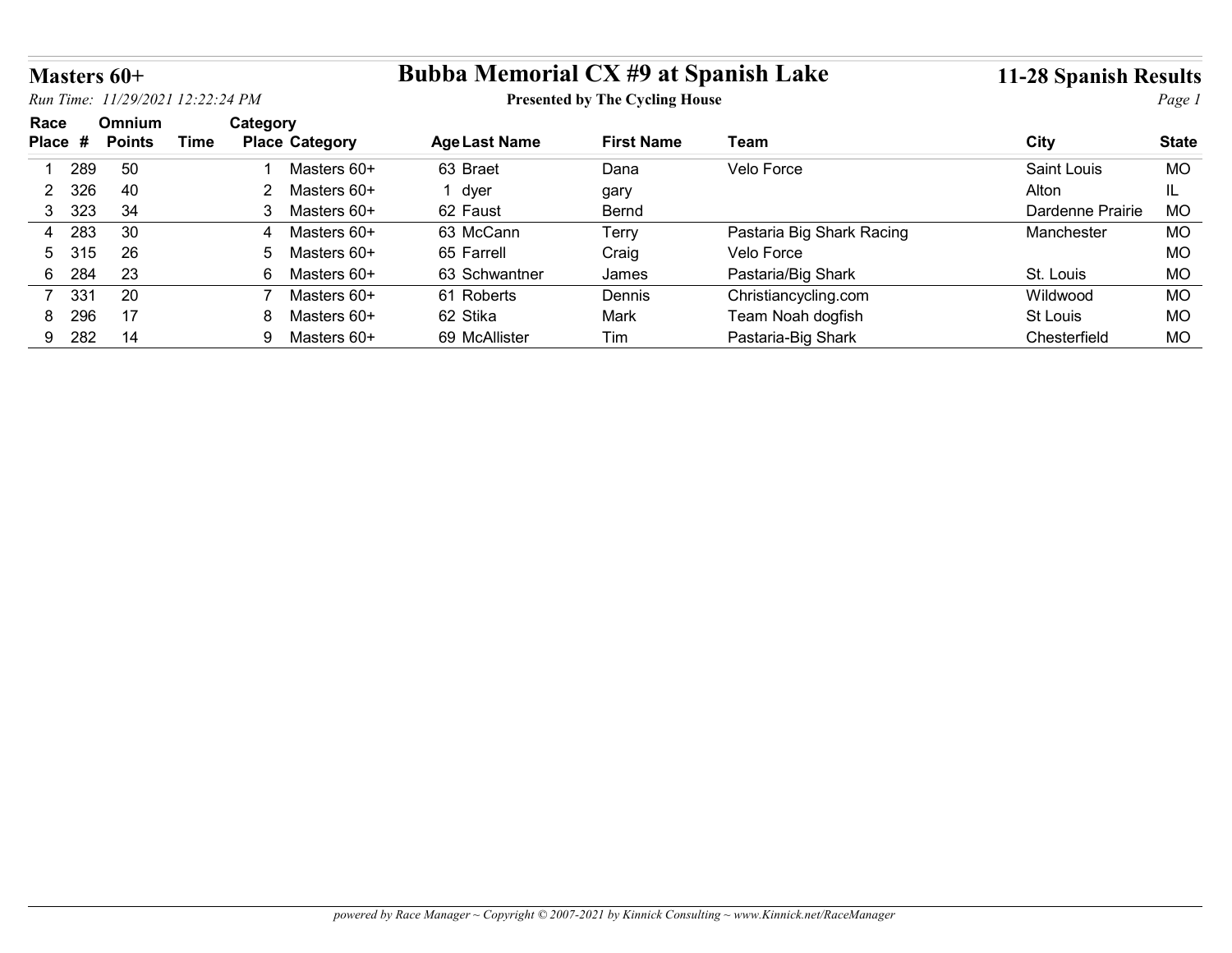| Singlespeed     | Run Time: 11/29/2021 12:22:24 PM |             |                                                  | <b>Bubba Memorial CX #9 at Spanish Lake</b> | <b>Presented by The Cycling House</b> |                                        | 11-28 Spanish Results | Page 1       |
|-----------------|----------------------------------|-------------|--------------------------------------------------|---------------------------------------------|---------------------------------------|----------------------------------------|-----------------------|--------------|
| Race<br>Place # | Omnium<br><b>Points</b>          | <b>Time</b> | Category<br><b>Place Category</b>                | <b>Age Last Name</b>                        | <b>First Name</b>                     | <b>Team</b>                            | <b>City</b>           | <b>State</b> |
| 1 298           | 50                               |             | Single Speed                                     | 40 henry                                    | peat                                  | Farver, Daddy Dangski, McNeil, PL, and | St Louis              | MO           |
| 2 301           | 40                               |             | Single Speed<br>$\overline{2}$<br>3 Single Speed | 42 Ogilvie                                  | Scott                                 | Rockwell / Rise Above                  | St. Louis             | MO           |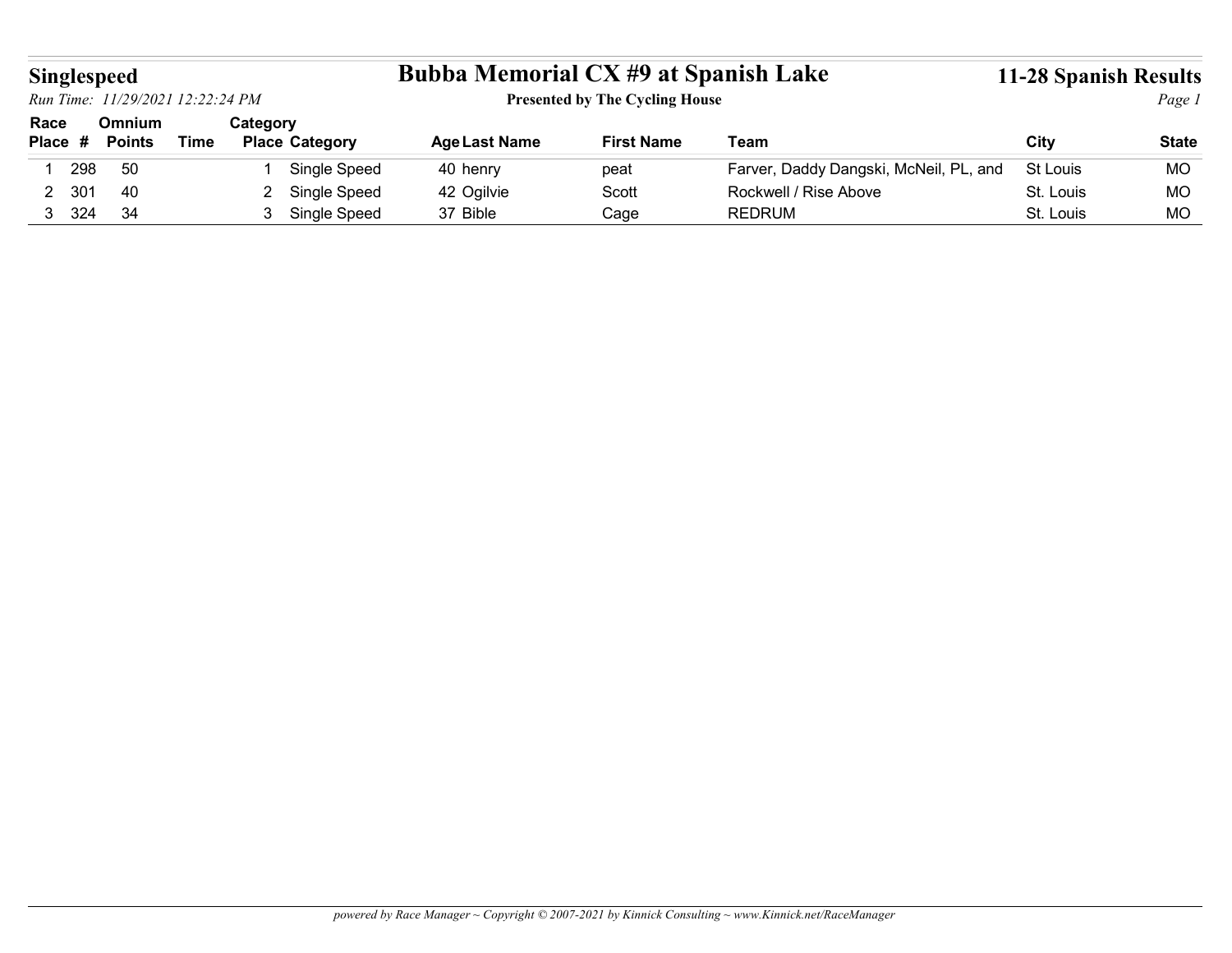| <b>Bubba Memorial CX #9 at Spanish Lake</b><br>Women A                                 |                          |                                                  |                      |                   |             | <b>11-28 Spanish Results</b> |              |
|----------------------------------------------------------------------------------------|--------------------------|--------------------------------------------------|----------------------|-------------------|-------------|------------------------------|--------------|
| <b>Presented by The Cycling House</b><br>Run Time: 11/29/2021 12:22:24 PM              |                          |                                                  |                      |                   |             |                              | Page 1       |
| Race<br>Omnium                                                                         |                          |                                                  |                      |                   |             |                              |              |
|                                                                                        | Place #<br><b>Points</b> | Category<br><b>Time</b><br><b>Place Category</b> | <b>Age Last Name</b> | <b>First Name</b> | <b>Team</b> | <b>City</b>                  | <b>State</b> |
| Pastaria - Big Shark Racing<br>50<br>Women A (Cat<br>38 Mcclintock<br>440<br>Amy<br>-1 |                          |                                                  |                      |                   |             | St. Louis                    | <b>MO</b>    |
| 2 Women A (Cat<br>40<br>51 Cash<br>Carrie<br>2 438                                     |                          |                                                  |                      |                   |             |                              |              |
| 34<br>3 437<br>3 Women A (Cat<br>55 Siegel<br><b>Britta</b><br>Veloforce               |                          |                                                  |                      |                   |             | St Louis                     | MO           |
| 4 452<br>30<br>4 Women A (Cat<br>41 Wilger<br>Jamie                                    |                          |                                                  |                      |                   |             | St Louis                     | <b>MO</b>    |
|                                                                                        |                          |                                                  |                      |                   |             |                              |              |
|                                                                                        |                          |                                                  |                      |                   |             |                              |              |
|                                                                                        |                          |                                                  |                      |                   |             |                              |              |
|                                                                                        |                          |                                                  |                      |                   |             |                              |              |
|                                                                                        |                          |                                                  |                      |                   |             |                              |              |
|                                                                                        |                          |                                                  |                      |                   |             |                              |              |
| 5 2281 26<br>5 Women A (Cat<br>22 Biundo<br>Chloe                                      |                          |                                                  |                      |                   |             | St. Louis                    | MO           |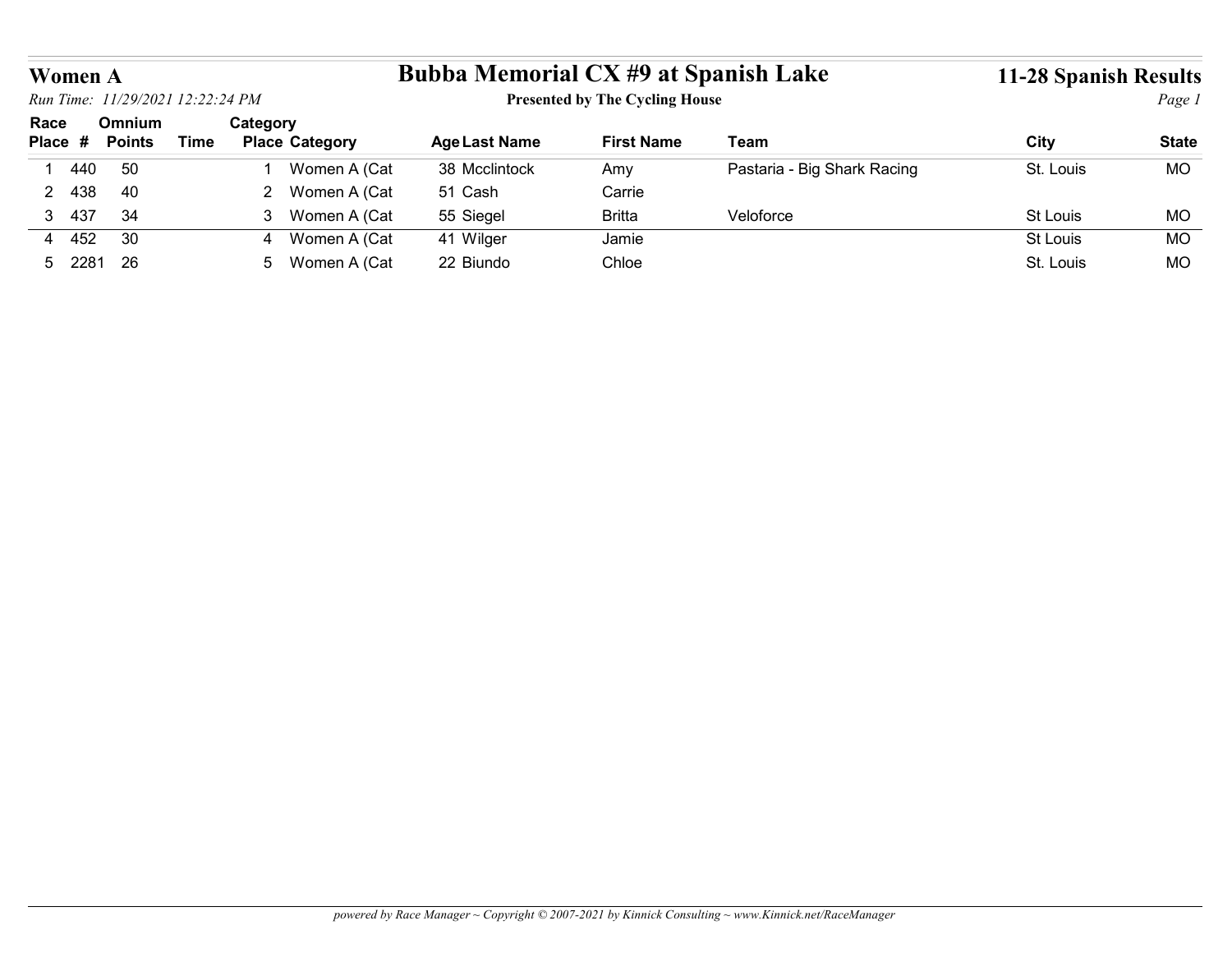| <b>Women B</b>   |               |                                  |                                    | <b>Bubba Memorial CX #9 at Spanish Lake</b> |                                       |                                         | <b>11-28 Spanish Results</b> |              |
|------------------|---------------|----------------------------------|------------------------------------|---------------------------------------------|---------------------------------------|-----------------------------------------|------------------------------|--------------|
|                  |               | Run Time: 11/29/2021 12:22:24 PM |                                    |                                             | <b>Presented by The Cycling House</b> |                                         |                              | Page 1       |
| Race             | <b>Omnium</b> | Category                         |                                    |                                             |                                       |                                         |                              |              |
| Place #          | <b>Points</b> | <b>Time</b>                      | <b>Place Category</b>              | <b>Age Last Name</b>                        | <b>First Name</b>                     | <b>Team</b>                             | <b>City</b>                  | <b>State</b> |
| 447              | 50            |                                  | Women B (Cat                       | 38 Cushard                                  | Courtney                              | Rise Above Cycling p/b Rockwell Brewing | St. Louis                    | <b>MO</b>    |
| - 462            | 40            | $2^{\circ}$                      | Women B (Cat                       | 46 Clemens                                  | Tonya                                 |                                         | St. Louis                    | MO           |
| - 451<br>3       | 34            | 3                                | Women B (Cat                       | 33 Crumley                                  | Mary                                  |                                         | St Louis                     | MO           |
| 3050<br>4        | 30            | 4                                | Women B (Cat                       | 41 Lampe                                    | Amy                                   |                                         | St. Louis                    | MO           |
| 1650<br>5        | 26            | 5                                | Women B (Cat                       | 54 strahan                                  | amy                                   | Pastaria Big Shark Racing               | Shrewsbury                   | MO           |
| 6 3060           | 23            |                                  | 6 Women B (Cat                     | 39 Jones                                    | Cassie                                | Ride Finds/Barf-o-Rama/Flat Earth       | Saint Louis                  | MO           |
|                  | 20            | 7                                | Women B (Cat                       | 33 Wheeler                                  | Audrey                                |                                         | O'Fallon                     | MO           |
| 453              | 17            | 8                                | Women B (Cat                       | 35 Cooper                                   | Olivia                                |                                         | Saint Louis                  | MO           |
| -446             |               |                                  | Women B (Cat                       | 40 Koehler                                  | Tracy                                 | <b>REDRUM</b>                           | St. Louis                    | MO           |
| 3190<br>9        | 14            | 9                                |                                    |                                             |                                       | hub                                     | <b>St Louis</b>              | <b>MO</b>    |
| 10 4070 12       |               |                                  | 10 Women B (Cat                    | 16 mothershead                              | cozette                               |                                         |                              |              |
|                  |               |                                  |                                    | 47 Bernstein                                | Kerrie                                | Team B Team                             | Altoona                      | IA           |
| 11 436<br>12 468 | 10<br>9       |                                  | 11 Women B (Cat<br>12 Women B (Cat | 54 Rabun                                    | Peggy                                 | Momentum cycles                         | St. Louis                    | MO           |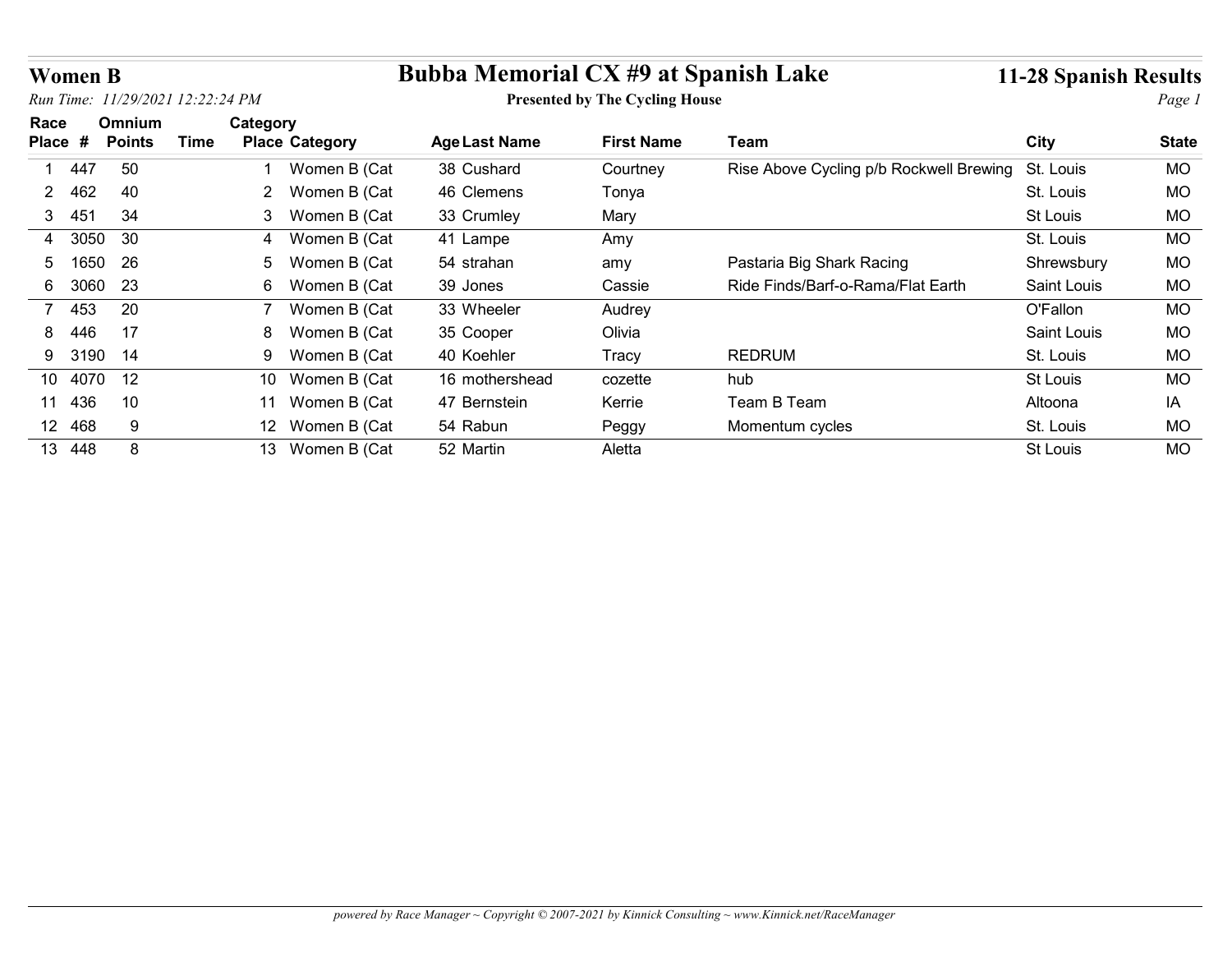| <b>C</b> Race    |                                  |      |                                            |                                             |                                       |                                  |                              |                        |
|------------------|----------------------------------|------|--------------------------------------------|---------------------------------------------|---------------------------------------|----------------------------------|------------------------------|------------------------|
|                  |                                  |      |                                            | <b>Bubba Memorial CX #9 at Spanish Lake</b> |                                       |                                  | <b>11-28 Spanish Results</b> |                        |
|                  | Run Time: 11/29/2021 12:22:24 PM |      |                                            |                                             | <b>Presented by The Cycling House</b> |                                  |                              | Page 1                 |
| Race<br>Place #  | Omnium<br><b>Points</b>          | Time | Category<br><b>Place Category</b>          | <b>Age Last Name</b>                        | <b>First Name</b>                     | Team                             | <b>City</b>                  | <b>State</b>           |
| 860              | 50                               |      | C Race (Cat 4/5)                           | 53 Martin                                   | Robert                                | Pastaria - Big Shark Racing Team | Saint Louis                  | <b>MO</b>              |
|                  | 3040<br>40                       |      | C Race (Cat 4/5)<br>$\mathbf{2}^-$         | 35 Kempa                                    | August                                |                                  | Saint Louis                  | <b>MO</b>              |
| 3<br>- 177       | 34                               |      | C Race (Cat $4/5$ )<br>3                   | 55 Biundo                                   | Vito                                  | The Cannonball-Hub Racing Team   | <b>Webster Groves</b>        | <b>MO</b>              |
| 163<br>4         | 30                               |      | C Race (Cat 4/5)<br>4                      | 54 Monjauze                                 | Marc                                  |                                  | <b>University City</b>       | <b>MO</b>              |
| 5                | 26<br>3160                       |      | Race (Cat 4/5)<br>5<br>C                   | 55 Jones                                    | Lenny                                 | The Cannonball-Hub Racing Team   | St. Louis                    | <b>MO</b>              |
| 6                | 23<br>2740                       |      | Race (Cat 4/5)<br>6.<br>C                  | 53 Beauvais                                 | Jay                                   | Off-Road Crew                    | Saint Louis                  | <b>MO</b>              |
| 7 175            | 20                               |      | C Race (Cat 4/5)                           | 17 Reichenbach                              | Joachim                               |                                  | St Louis                     | <b>MO</b>              |
| 176<br>8         | 17                               |      | 8 C Race (Cat 4/5)                         | 37 Helvey                                   | John                                  |                                  | Saint Louis                  | <b>MO</b>              |
| 185<br>9         | 14                               |      | C Race (Cat 4/5)<br>9.                     | 55 Dooley                                   | Timothy                               | Cannonball HUB                   | <b>Webster Groves</b>        | <b>MO</b>              |
| 10 168           | 12                               |      | C Race (Cat $4/5$ )<br>10                  | 38 Glenn                                    | Devin                                 | <b>Big Tree Cycling</b>          | Saint Louis                  | <b>MO</b>              |
| 11 173<br>12 154 | 10<br>9                          |      | 11 C Race (Cat 4/5)<br>12 C Race (Cat 4/5) | 44 Kiel<br>51 Denham                        | Ben<br>Curtis                         |                                  | Saint Louis<br>O'fallon      | <b>MO</b><br><b>MO</b> |
| 13 164           | $\bf 8$                          |      | 13 C Race (Cat 4/5)                        | 28 Spudich                                  | <b>Bradley</b>                        | $\sf NA$                         | St. Louis                    | <b>MO</b>              |
| 14 3340          | $\overline{7}$                   |      | 14 C Race (Cat 4/5)                        | 34 Whitehurst                               | Sean                                  | Momentum Racing                  | St. Louis                    | $MO$                   |
| 15 165           | 6                                |      | 15 C Race (Cat 4/5)                        | 54 strahan                                  | amy                                   | Pastaria Big Shark Racing        | Shrewsbury                   | MO                     |
| 16 188           | $5\phantom{.0}$                  |      | 16 C Race (Cat 4/5)                        | 59 Sweetin                                  | Shawn                                 |                                  | Defiance                     | MO                     |
| 17 178           | $\overline{4}$                   |      | 17 C Race (Cat 4/5)                        | 35 Valenti                                  | Tony                                  |                                  | St. Louis                    | <b>MO</b>              |
| 18 194           | $\sqrt{3}$                       |      | 18 C Race (Cat 4/5)                        | 15 Merlin                                   | Sawyer                                | <b>MICDS</b>                     | St Louis                     | MO                     |
|                  |                                  |      |                                            |                                             | <b>Riders with No Results</b>         |                                  |                              |                        |
| 226              |                                  |      | C Race (Cat 4/5)                           | 31 Sun                                      | Johnny                                |                                  | St Louis                     | <b>MO</b>              |
|                  | 3201                             |      | C Race (Cat 4/5)                           | 40 Maher                                    | Shawn                                 |                                  | Saint Louis                  | MO                     |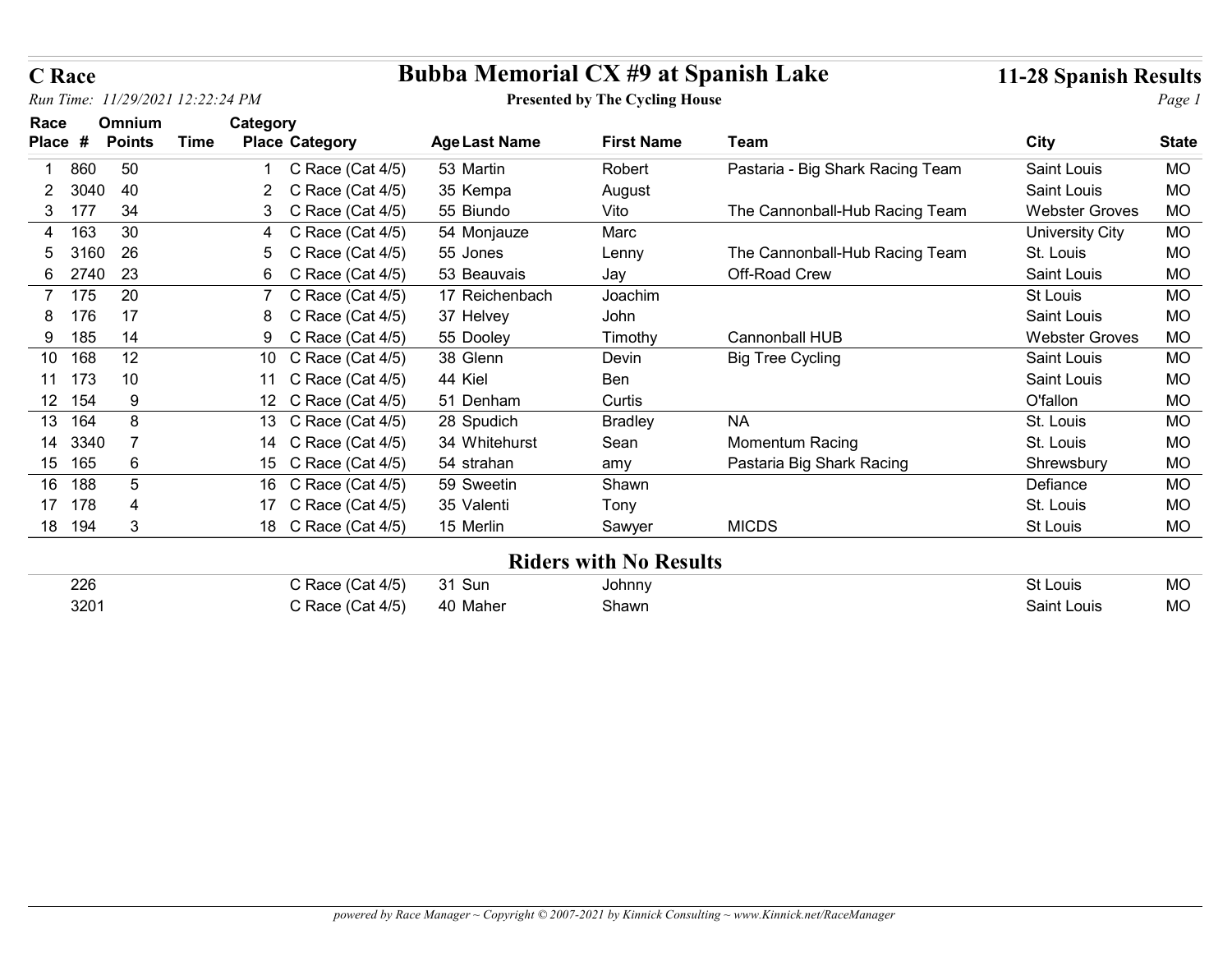| <b>B</b> Race          |                 |                                      | <b>Bubba Memorial CX #9 at Spanish Lake</b> |                                       |                                  | <b>11-28 Spanish Results</b> |              |
|------------------------|-----------------|--------------------------------------|---------------------------------------------|---------------------------------------|----------------------------------|------------------------------|--------------|
|                        |                 | Run Time: 11/29/2021 12:22:24 PM     |                                             | <b>Presented by The Cycling House</b> |                                  |                              | Page 1       |
| Race                   | Omnium          | Category                             |                                             |                                       |                                  |                              |              |
| Place #                | <b>Points</b>   | <b>Time</b><br><b>Place Category</b> | <b>Age Last Name</b>                        | <b>First Name</b>                     | Team                             | <b>City</b>                  | <b>State</b> |
| 83                     | 50              | B Race (Cat 3/4)                     | 35 Roeleveld                                | Matthew                               |                                  | St. Louis                    | <b>MO</b>    |
| 3321<br>$\mathbf{2}$   | 40              | B Race (Cat 3/4)<br>$\mathbf{2}^-$   | 42 Beals                                    | Joseph                                |                                  | St Louis                     | <b>MO</b>    |
| 3 1100                 | 34              | B Race (Cat 3/4)<br>3                | 39 Loudermilk                               | Derek                                 | The Cannonball-Hub Racing Team   | Saint Louis                  | <b>MO</b>    |
| 80<br>4                | 30              | B Race (Cat 3/4)<br>4                | 40 lysdahl                                  | zach                                  | Eclipse On Tap                   | Belleville                   | IL.          |
| 94<br>5                | 26              | B Race (Cat 3/4)<br>5                | 40 Berla                                    | Bert                                  | Pastaria - Big Shark Racing Team | Saint Louis                  | <b>MO</b>    |
| 93<br>6                | 23              | B Race (Cat 3/4)<br>6                | 36 Webster                                  | Chris                                 |                                  | Saint Louis                  | <b>MO</b>    |
| 1890<br>$\overline{7}$ | 20              | B Race (Cat 3/4)                     | 38 Vallis                                   | Robin                                 |                                  | St. Louis                    | <b>MO</b>    |
| 8<br>1610              | 17              | B Race (Cat 3/4)<br>8                | 29 Hess                                     | Austin                                |                                  | Springfield                  | <b>MO</b>    |
| 9<br>-91               | 14              | B Race (Cat 3/4)<br>9                | 44 Roberts                                  | Daniel                                |                                  | <b>Creve Couer</b>           | <b>MO</b>    |
| 10 101                 | 12              | B Race (Cat 3/4)<br>10               | 50 Kobush                                   | Travis                                |                                  |                              |              |
| 11 84                  | 10              | 11 B Race (Cat 3/4)                  | 31 Gonzalez                                 | Luisalberto                           |                                  | St. Louis                    | <b>MO</b>    |
| 12 90                  | 9               | 12 B Race (Cat 3/4)                  | 47 May                                      | Simon                                 |                                  | St. Louis                    | <b>MO</b>    |
| 13 1970                | 8               | 13 B Race (Cat 3/4)                  | 30 Linn                                     | Jacob                                 |                                  | Saint Louis                  | <b>MO</b>    |
| 14 81                  | 7               | 14 B Race (Cat 3/4)                  | 40 Person                                   | Andrew                                | <b>Big Shark</b>                 | Warson Woods                 | <b>MO</b>    |
| 15 103                 | 6               | 15 B Race (Cat 3/4)                  | 33 Varner                                   | Robert                                | Rise Above/Rockwell              | Saint Louis                  | MO           |
| 16 1810<br>17 77       | $5\phantom{.0}$ | 16 B Race (Cat 3/4)                  | 46 Breslin                                  | David                                 | MESA CYCLES RACING TEAM          | <b>Webster Groves</b>        | MO           |
|                        | $\overline{4}$  | 17 B Race (Cat 3/4)                  | 15 Bernstein                                | Cooper                                | Spin Development Race Team       | Altoona                      | IA           |